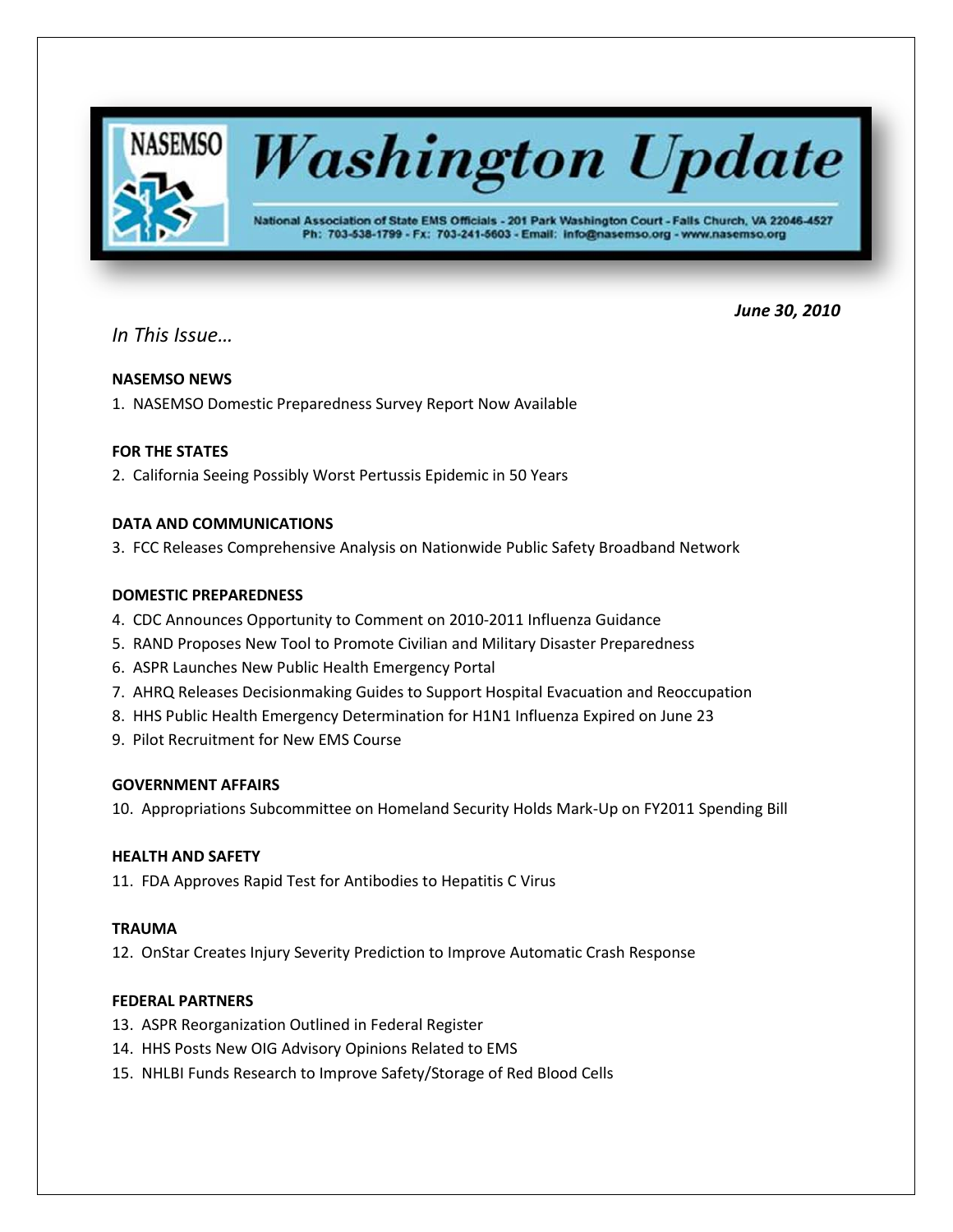## **INDUSTRY NEWS**

- 16. Wyoming Seeks EMS Program Manager
- 17. HealthGrades Evaluates Hospital Emergency Medicine for the First Time
- 18. NFPA Announces Sharp Drop in Firefighter Fatalities In 2009

# **INTERESTING ABSTRACTS OR WEBCASTS**

- 19. ADA: New Inhaled Insulin Matches Injections for Type 2 Diabetes
- 20. Ingestion of "Button Batteries" More Serious Than Originally Thought

# **UPCOMING EVENTS**

- \*\*Statewide EMS Conferences\*\*
- \*\*National Conferences and Special Meetings\*\*



# **1. NASEMSO Domestic Preparedness Survey Report Now Available**

NASEMSO recently surveyed its members to ascertain the extent to which state and territorial EMS offices are represented and supported in ongoing multi-agency coordination for readiness and planning. State directors responded to a range of questions related to EMS participation in preparedness activities at the state level, including involvement in the state emergency operations centers, state fusion centers, EMAC requests, the National Ambulance Contract, deployment of ambulances and EMS practitioners, registration of volunteers, funding sources, and more. The results of the survey-- "State EMS Office Involvement in Domestic Preparedness *Efforts NASEMSO 2010 Status Report"* --are now available in a [new report](http://www.nasemso.org/NewsAndPublications/News/Reports.asp) on the NASEMSO web site. The target population for the survey consisted of the EMS Directors of the States, Territories, and the District of Columbia. Of 56 surveys, 53 were returned, for an overall 95% rate of return.

### **2. California Seeing Possibly Worst Pertussis Epidemic in 50 Years**

California could experience its worst pertussis epidemic in half a century if infections continue at the current rate, according to state health officials. The state had 910 confirmed cases of pertussis as of June 15 — a fourfold increase over the same period in 2009. Health departments are looking into an additional 600 suspected cases. Five infants under age 3 months have died from pertussis this year. Infants are not fully protected against the disease until they complete the initial series of three vaccinations by age 6 months, so the California Department of Public Health is urging birthing hospitals to vaccinate new parents before sending them home with their newborns. The CDC is not reporting any other major pertussis outbreaks around the country, according to the *[New](http://www.nytimes.com/2010/06/24/us/24cough.html)  [York Times](http://www.nytimes.com/2010/06/24/us/24cough.html)*, but reporting can be delayed. [California Department of Public Health news release.](http://www.cdph.ca.gov/Pages/NR10-041.aspx) See also [CDC links](http://www.cdc.gov/ncidod/dbmd/diseaseinfo/pertussis_a.htm)  [for Pertussis…](http://www.cdc.gov/ncidod/dbmd/diseaseinfo/pertussis_a.htm)

### **3. FCC Releases Comprehensive Analysis on Nationwide Public Safety Broadband Network**

The Federal Communications Commission (FCC) recently released a comprehensive white paper which provides the capacity analysis behind the National Broadband Plan recommendations for the deployment and operation of a nationwide 4G wireless public safety network that allows first responders to seamlessly communicate across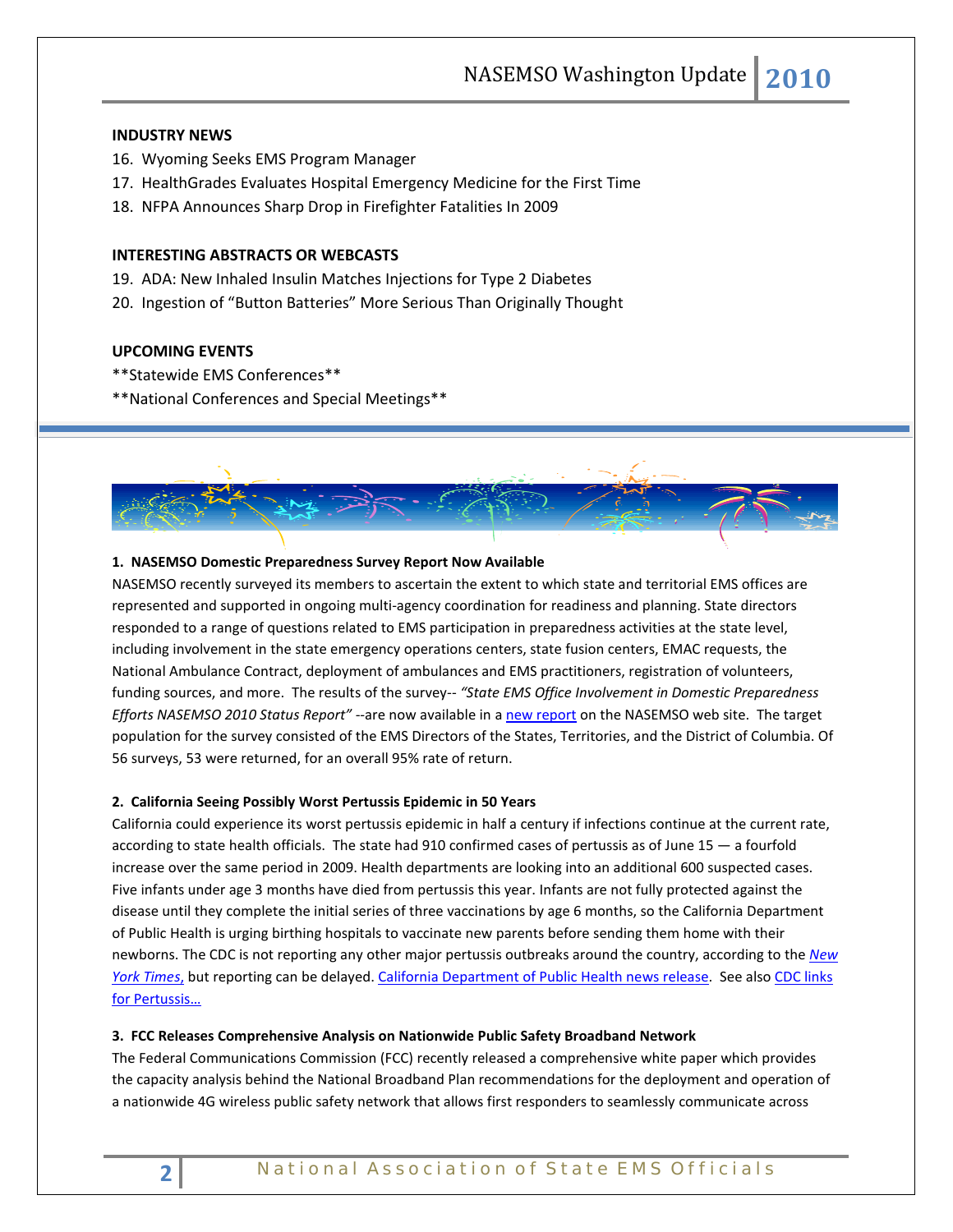geographies and agencies, regardless of devices. The white paper, titled: "The Public Safety Nationwide Interoperable Broadband Network, A New Model For Capacity, Performance and Cost" shows that, according o the FCC, the 10 MHz of dedicated spectrum currently allocated to public safety will provide the capacity and performance necessary for day-to-day communications and serious emergency situations. Download the FCC's [White Paper...](http://hraunfoss.fcc.gov/edocs_public/attachmatch/DOC-298799A1.pdf) In recent letters to members of Congress, NASEMSO joined several national EMS organizations in calling for legislation that would allocate the 700MHz D Block to public safety use opposing the FCC's announced plans to hold a commercial auction.

### **4. CDC Announces Opportunity to Comment on 2010-2011 Influenza Guidance**

The Centers for Disease Control and Prevention (CDC), seeks public comment on proposed new guidance which will update and replace previous seasonal influenza guidance and the Interim Guidance on Infection Control Measures for 2009 H1N1 Influenza in Healthcare Settings. The updated guidance emphasizes a prevention strategy to be applied across the entire spectrum of healthcare settings, including hospitals, nursing homes, physicians' offices, urgent care centers, and home health care, but is not intended to apply to settings whose primary purpose is not health care. It focuses on the importance of vaccination, steps to minimize the potential for exposure such as respiratory hygiene, management of ill healthcare workers, droplet and aerosol-generating procedure precautions, surveillance, and environmental and engineering controls. Written comments must be received on or before July 22, 2010. Comments received after July 22, 2010 will be considered to the extent possible. [Download the June 22 FR Notice…](http://frwebgate3.access.gpo.gov/cgi-bin/PDFgate.cgi?WAISdocID=yXiF1b/0/2/0&WAISaction=retrieve)

#### **5. RAND Proposes New Tool to Promote Civilian and Military Disaster Preparedness**

U.S. policymakers have stepped up systematic disaster preparedness efforts sharply since the terrorist attacks of September 11, 2001, including the creation of the U.S. Department of Homeland Security and a plethora of federal initiatives. Against a backdrop of natural disasters that occur each year in the United States and heightened concern about pandemic influenza, there is an emerging national consensus that the best path is an all-hazards approach to disaster preparedness planning and that effective local planning is critical. Military installations and their civilian counterparts — local government and local health-care providers, especially the U.S. Department of Veterans Affairs — can strengthen local-level disaster preparedness planning. An interim report, *Bridging the Gap: Developing a Tool to Support Local Civilian and Military Disaster Preparedness*, is the first phase of a larger study aiming to develop a planning support tool for local military and civilian planners. It describes current policies and programs — especially those with nationwide application — for domestic emergency preparedness, risk analysis, and capabilities-based planning. It also describes results from interviews with local military and civilian planners at five selected sites to help understand how local preparedness planning currently operates and identify the needs of local planners. Collectively, these form the basis for a proposed tool, for which the framework is described in this report. The next phase of the study will include development and field testing of a proof-of-concept prototype of the tool. For more information...

### **6. ASPR Launches New Public Health Emergency Portal**

The new [PHE.gov](http://www.phe.gov/) acts as a cross-governmental portal for residents in the U.S. and worldwide to obtain information from all U.S. federal agencies and their state and local partners involved in a public health emergency, medical disaster or public health aspects of a natural or man-made disaster. The site was created by the HHS Office of the Assistant Secretary for Preparedness and Response (ASPR) in conjunction with cross-governmental partners to meet public information requirements of the Pandemic and All Hazards Preparedness Act of 2006, Public Law No. 109-417 and National Health Security Strategy (NHSS) objectives. Using this portal, visitors can find the current status and actions taken by the federal government in preparing for and responding to public health emergencies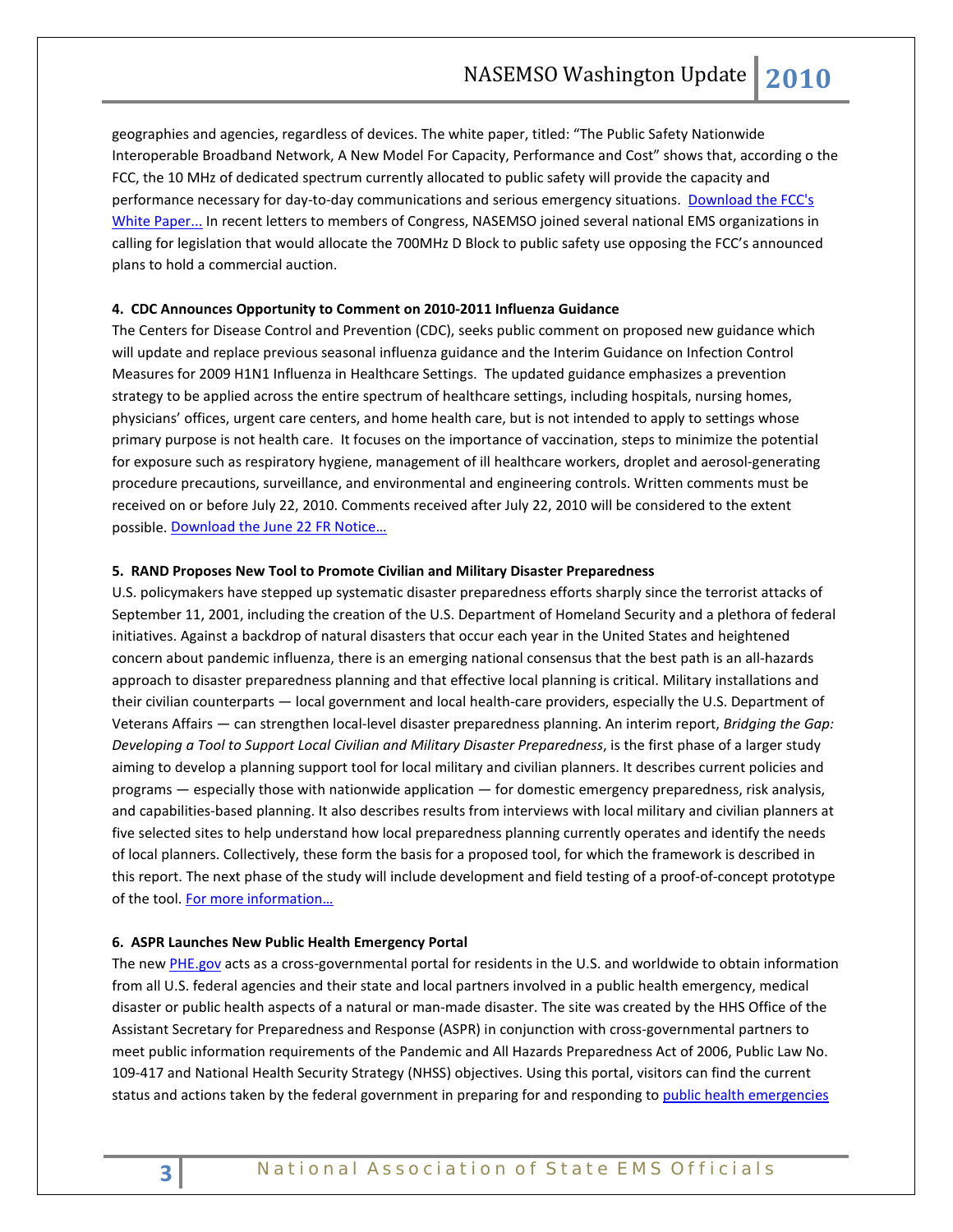and medical disasters. Links to report potential public health threats, and information about medical response, emergency support functions and medical services are also available along with public health actions taken by the federal government during domestic and international emergencies. In addition, visitors can learn about U.S. efforts to provide basic and advanced research and development of medical countermeasures and how these countermeasures will be used in response to public health emergencies. The portal also provides specific information for federal, state, and local emergency planners to aid in preparing for, responding to, and recovery from public health emergencies. Information on legal authorities and guidance, preparedness and planning tools, and specific preparedness programs are also provided for emergency planners. Information for responders includes information on physical safety and mental health, and guidance for dealing with specific public health emergencies.

## **7. AHRQ Releases Decisionmaking Guides to Support Hospital Evacuation and Reoccupation**

The Agency for Healthcare Research and Quality has released two new guides to help hospital leaders and emergency planners make the decision to evacuate a facility during a disaster, and when and how to safely return after the event. The "Hospital Evacuation Decision Guide"<http://www.ahrq.gov/prep/hospevacguide/> helps decisionmakers better understand what factors to consider when making the decision to evacuate, shelter in place, or defer the decision to evacuate and reassess as the situation evolves. Its companion, "Hospital Assessment and Recovery Guide,[" http://www.ahrq.gov/prep/hosprecovery/](http://www.ahrq.gov/prep/hosprecovery/) includes a checklist to facilitate the assessment of infrastructure components critical to ensuring that staff and patients can safely return to the hospital following a disaster. These new guides supplement existing hospital emergency plans, which often do not include such decisionmaking guidance. More than 60 other Public Health Emergency Preparedness tools and resources are available on the AHRQ Web site at: [http://www.ahrq.gov/prep/.](http://www.ahrq.gov/prep/)

### **8. HHS Public Health Emergency Determination for H1N1 Influenza Expired on June 23**

On April 26, 2009, the Department of Health and Human Services determined that the emergence of a new influenza virus strain with pandemic potential (now known as 2009 H1N1 Influenza) warranted the declaration of a public health emergency. The formal declaration of a Public Health Emergency (PHE) is a tool that facilitates HHS preparation and mobilization for disasters and emergencies. The determination in April 2009, made under section 319 of the Public Health Service Act, helped HHS prepare and respond to the 2009 H1N1 pandemic by enabling the Food and Drug Administration (FDA) to issue emergency use authorizations for drugs, devices, and medical tests to protect communities that were impacted by the pandemic. Since April 26, 2009, HHS' public health emergency determination has been revisited and renewed quarterly (on July 24, October 1, and December 28, 2009, and March 26, 2010), as required by law. The current March 26 determination was scheduled to expire on June 23, and, based on the current circumstances, will not be renewed. [For more information…](http://www.flu.gov/news/h1n1pheexpiration.html)

#### **9. Pilot Recruitment for New EMS Course**

The United States Fire Administration (USFA), Department of Homeland Security, is conducting a pilot course at the National Emergency Training Center (NETC) in Emmitsburg, Maryland for the newly developed two-day course *Emergency Medical Services: Functions in Incident Command System* (P-166). The National Fire Academy (NFA) will be delivering this pilot offering August 21-22, 2010. Students will arrive Friday August 20 and depart Sunday August 22, 2010. Stipends are not available for this offering and transportation costs are the responsibility of the student. Housing will be provided on the NETC Campus. Students will practice use of the Incident Command System in coordination with other public safety responders. As a follow-up to ICS-100 and ICS-200 training, this course will present scenarios requiring responders to structure their EMS resources within the guidance of NIMS ICS, as appropriate to the needs of the different incident types. Through simulation and role-playing, students will demonstrate the implementation of EMS components in an ICS system at medium- or large-sized incidents. Target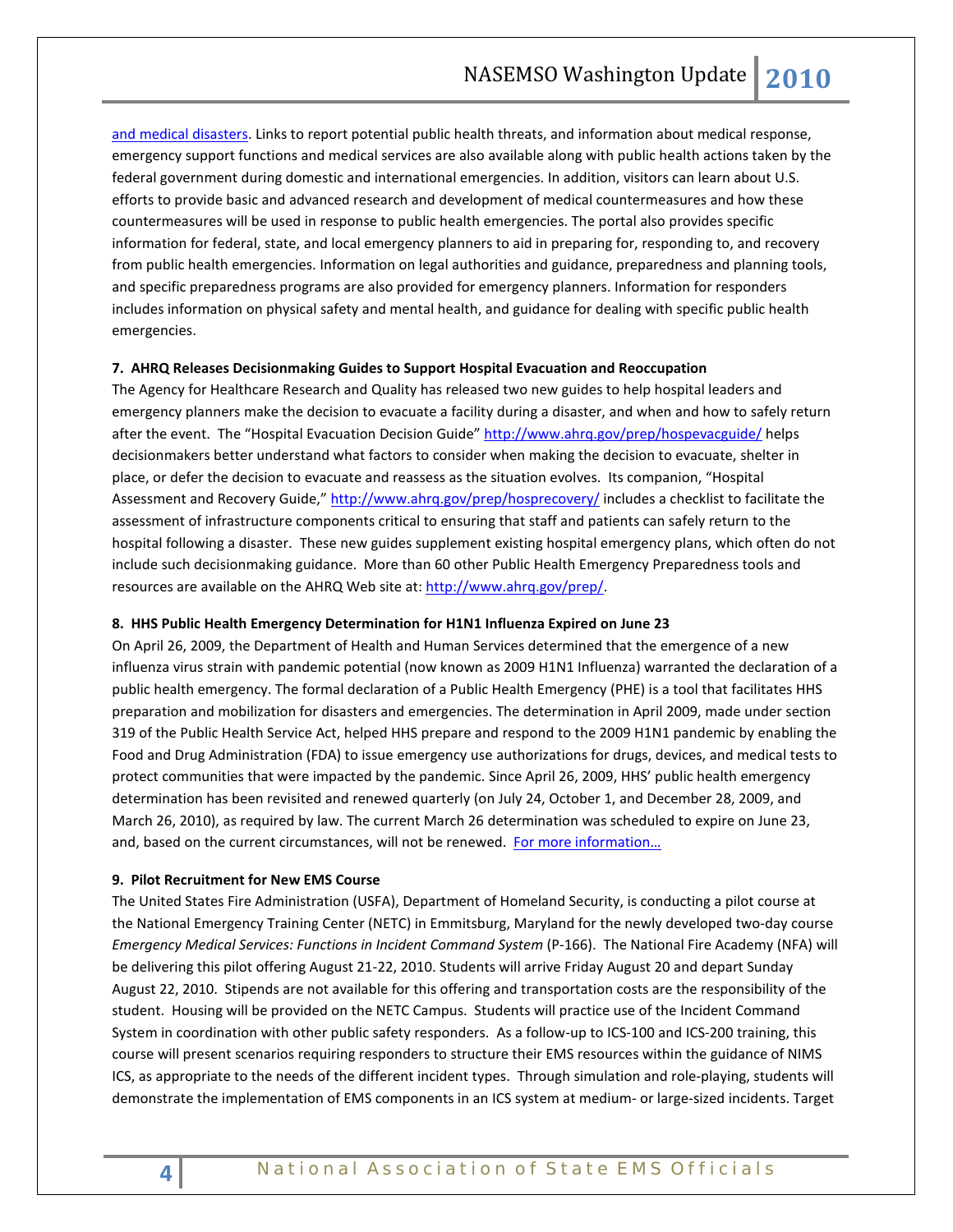audience is emergency response personnel with responsibilities to implement the initial EMS functions of an Incident Command System at medium- or large-sized incidents. [For more information…](http://www.fireengineering.com/index/articles/display/7723871883/articles/fire-engineering/fire-ems/2010/06/nfa-ems-course.html)

## **10. Appropriations Subcommittee on Homeland Security Holds Mark-Up on FY2011 Spending Bill**

On Thursday, June 24th, the House Appropriations Subcommittee on Homeland Security approved the Fiscal Year 2011 spending bill for homeland security (bill number pending at press time). The bill funds both the Assistance to Firefighters Grant (AFG) Program and the Staffing for Adequate Fire and Emergency Response (SAFER) Grant Program at \$420 million. Whereas the funding level for SAFER remains the same as last year's figure, funding for the AFG program would increase by \$30 million under the proposed measure. In addition, the bill contains \$45.9 million for the United States Fire Administration, a slight increase over last year's figure. The subcommittee's bill will now be considered by the full House Appropriations Committee. Following approval by the committee, it will be considered by the full House. The Senate Appropriations Committee has not taken action on the homeland bill. Once both houses of Congress have approved their respective spending bills, they will still need to resolve any differences before sending the final bill to the White House for the President's signature.

### **11. FDA Approves Rapid Test for Antibodies to Hepatitis C Virus**

The U.S. Food and Drug Administration today announced approval of the first rapid blood test for antibodies to the hepatitis C virus (HCV) for individuals 15 years and older. The OraQuick HCV Rapid Antibody Test is used to test individuals who are at risk for infection with HCV and people with signs or symptoms of hepatitis. HCV is transmitted through exposure to infected blood, which, for example, can occur during intravenous drug use. Hepatitis C can lead to liver inflammation and dysfunction and, over time, to liver disease and liver cancer. OraQuick is a test strip and does not require an instrument for diagnosis. It takes about 20 minutes to obtain results from the test. For more information...

#### **12. OnStar Creates Injury Severity Prediction to Improve Automatic Crash Response**

OnStar has developed an Injury Severity Prediction based on the findings of a Centers for Disease Control and Prevention expert panel which will allow OnStar advisors to alert first responders when a vehicle crash is likely to have caused serious injury to the occupants. Using a collection of built in vehicle sensors, OnStar Automatic Crash Response system sends crash data to an advisor if the vehicle is involved in a moderate or severe front, rear or side-impact crash. The data includes crash severity, along with the direction of impact, air bag deployment, multiple impacts and vehicle type. This information will then be used to automatically calculate the Injury Severity Prediction which comes back as a Normal or High score. When an advisor tells first responders there is an Injury Severity Prediction of High it will signify that there is a higher risk of severe injury and help the responders determine what level of care required and the transport destination for patients. This estimate should be available to OnStar advisors early next year. [For more information…](http://www.onstar.com/web/portal/pressrelease?articleID=235302)

In related news, Stewart C. Wang, M.D. and his team at the University of Michigan Program for Injury Research and Education direct a federally funded program that educates EMS and medical personnel in the proper use of Automatic Crash Response data and Injury Severity Prediction as it relates to triaging and treating patients. To bring these lessons to life, the team uses real automobile crash cases and their resulting injuries to illustrate each concept. Modules are available for EMS, law enforcement and fire, and emergency department personnel For [more information…](http://www.crashedu.org/)

### **13. ASPR Reorganization Outlined in Federal Register**

The much anticipated reorganization of the Office of the Assistant Secretary for Preparedness and Response (ASPR) has been approved by the Office of the Secretary (HHS) and announced in the Federal Register. This organizational change is to retitle the Office of Public Health Emergency Preparedness (OPHEP) as the Office of the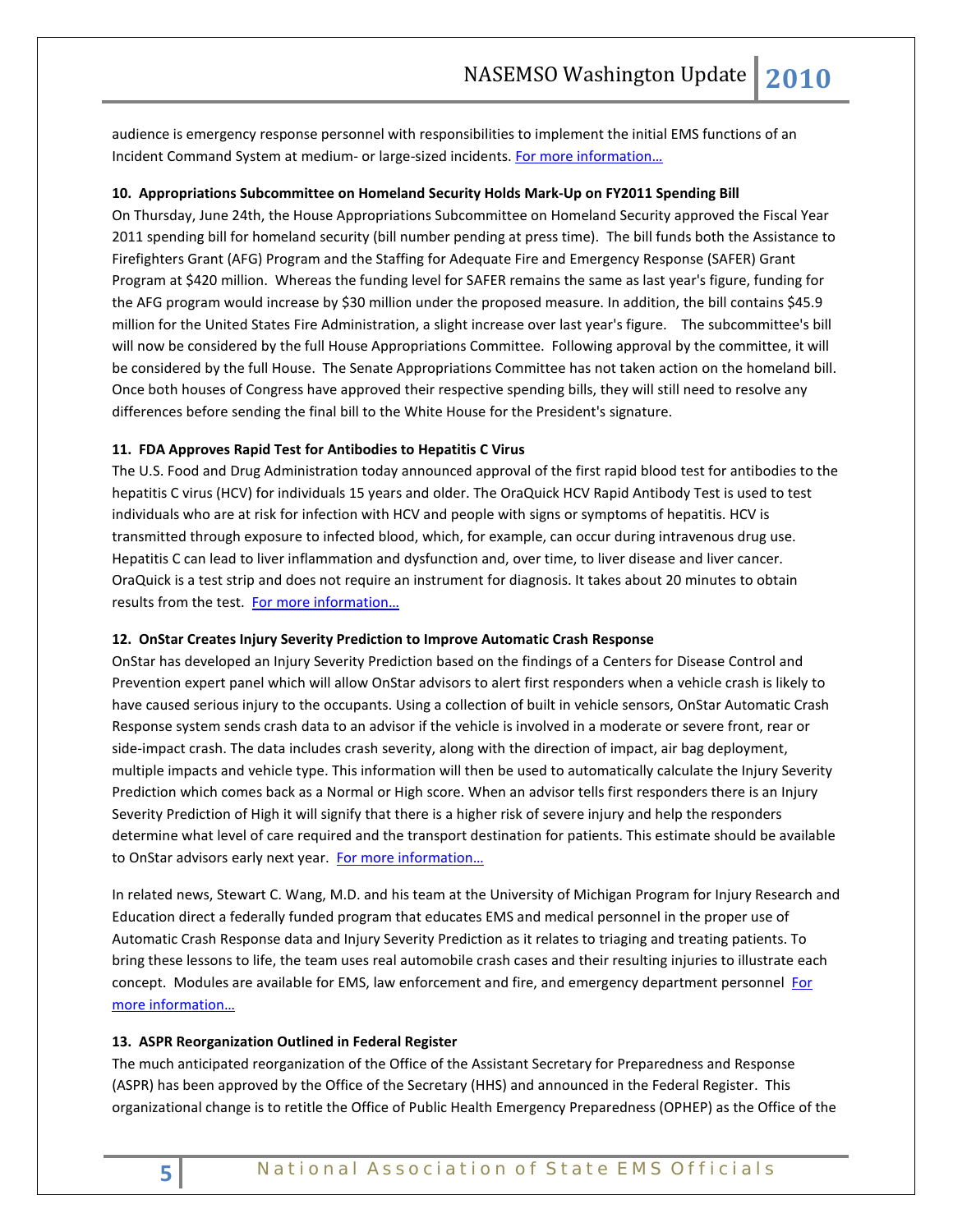Assistant Secretary for Preparedness and Response (ASPR), and to realign the functions of ASPR to reflect the changes mandated by the Pandemic and All-Hazards Preparedness Act (PAHPA). The Office of the Assistant Secretary for Preparedness and Response reports directly to the Secretary and includes the following components:

- Immediate Office/Chief Operating Officer (COO)
- Office of Biomedical Advanced Research and Development Authority (BARDA)
- Office of Preparedness and Emergency Operations (OPEO)
- Office of Acquisitions Management, Contracts, and Grants (AMCG)
- Office of Policy and Planning (OPP)
- Office of Financial Planning and Analysis (FPA)

(The Division of Emergency Care Coordination Center [ECCC] remains under the OPEO in the reorganization.) More information, specifically the mission, organization, and functions of ASPR is available at [http://edocket.access.gpo.gov/2010/2010-14997.htm.](http://edocket.access.gpo.gov/2010/2010-14997.htm) 

# **14. HHS Posts New OIG Advisory Opinions Related to EMS**

Advisory Opinion 10-09 (concerning a state and county health services district's proposal to transfer funds to the county in which it operates a hospital to support construction of a new communications and emergency operations center[\) http://www.oig.hhs.gov/fraud/docs/advisoryopinions/2010/AdvOpn10-09.pdf](http://www.oig.hhs.gov/fraud/docs/advisoryopinions/2010/AdvOpn10-09.pdf)

Advisory Opinion 10-10 (concerning an arrangement whereby two municipalities reciprocally waive otherwise applicable cost-sharing obligations of the other's bona fide residents when providing backup emergency medical services ("EMS") to such residents pursuant to a mutual response arrangement) <http://www.oig.hhs.gov/fraud/docs/advisoryopinions/2010/AdvOpn10-10.pdf>

# **15. NHLBI Funds Research to Improve Safety/Storage of Red Blood Cells**

The National Heart, Lung, and Blood Institute (NHLBI), part of the National Institutes of Health, is funding nine research grants to determine if the safety and efficacy of red blood cell transfusions vary depending on how long the cells have been stored. One of the grants supports the first large, multi-center, randomized clinical trial to compare outcomes in heart surgery patients who receive transfusions of red blood cells that have been stored for shorter or longer amounts of time. The other eight research grants (including one investigating storage time and the potentiation of transfusion related pathology in trauma patients) provide about \$3.9 million per year over four years to assess the safety and efficacy of red blood cell transfusions. Currently, FDA regulations allow facilities to store red blood cells for up to 42 days at about 4 degrees Celsius (39 degrees Fahrenheit) before being transfused. The average age of transfused red blood cells in the United States is estimated to be a little more than 16 days. Studies have shown that blood processing and storage cause several changes in red blood cell units, including lower concentrations of molecules that regulate how oxygen is delivered to patients' tissues. For more [information…](http://www.nih.gov/news/health/jun2010/nhlbi-21.htm)

# **16. Wyoming Seeks EMS Program Manager**

The State of Wyoming is seeking a qualified candidate for the position of EMS Program Manager. Plans, directs, coordinates major work activities and projects associated with the Department's Emergency Medical Services program, the mandated statewide trauma system, the federal HRSA Hospital Preparedness grant program, the federal Emergency Medical Services for Children's grant, the Comfort One registry and the management of the statewide Poison Center contract aimed at reducing the morbidity and mortality of all citizens. For more information or to apply online go to: [http://statejobs.state.wy.us/JobSearchDetail.aspx?ID=16250.](http://statejobs.state.wy.us/JobSearchDetail.aspx?ID=16250)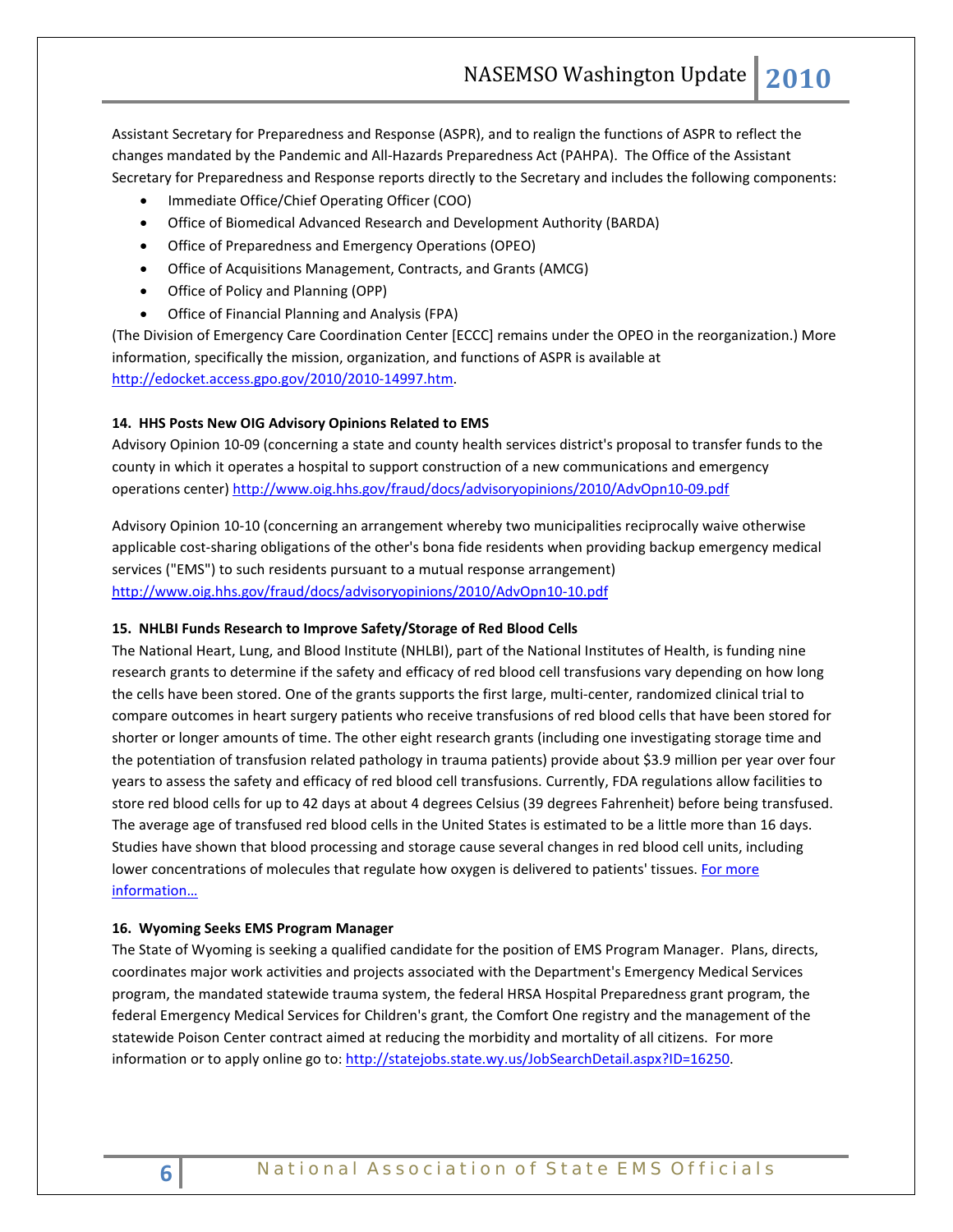#### **17. HealthGrades Evaluates Hospital Emergency Medicine for the First Time**

The quality of emergency medical care at the nation's hospitals varies widely – both individually and by state – according to a new HealthGrades study just released that, for the first time, examines mortality rates for patients entering hospitals through emergency departments. The first annual HealthGrades Emergency Medicine in [American Hospitals Study](http://www.healthgrades.com/business/img/HealthGradesEmergencyMedicineStudy2010.pdf) examined more than 5 million Medicare records of patients admitted through the emergency department of 4,907 hospitals from 2006 to 2008 and identified hospitals that performed in the top 5% in the nation in emergency medicine. For more information...

### **18. NFPA Announces Sharp Drop in Firefighter Fatalities In 2009**

Earlier this month, the National Fire Protection Association announced that for the first time in three years the number of on-the-job firefighter deaths dropped below 100. Eighty-two firefighters died in the line of duty last year, substantially fewer than the 10-year average of 98 and down even more from the 105 who died in 2008. This is the lowest annual total since NFPA recorded 79 deaths in 1993 and the third lowest total since NFPA began this study in 1977. The report shows that the number one cause of on-duty firefighter fatalities remains sudden cardiac death. Since 1970 the number of cardiac deaths has decreased, but still accounts for over 40% of on-duty deaths in 2009. For the full report please [click here.](http://r20.rs6.net/tn.jsp?et=1103515843375&s=947&e=001YMiv5znGz7omJqEAbByYl9tmTKt-zwH7MI9C1SsNgDqoXFywa_kJlrIxgWybbvQvgnWrloPtSIpwihA7H8WQdeHLvfJ3Rbgx3NoOfKl1QVkZutHcp6eibN2mbdAxbLFv-DKsN5V-SQxfZH_VTIvDqA==)

### **19. ADA: New Inhaled Insulin Matches Injections for Type 2 Diabetes**

According to an online news report on MedPage Today, a novel formulation of inhaled insulin (Technosphere), when given at meals with bedtime insulin glargine (Lantus), equals twice-daily premixed biaspart insulin (NovoLog) for glucose control in type 2 diabetes, a randomized trial showed. The potentially more convenient regimen also reduced weight gain and hypoglycemia compared with biaspart insulin, authors reported online in *The Lancet* in conjunction with a presentation at the American Diabetes Association meeting. For more information...

### **20. Ingestion of "Button Batteries" More Serious Than Originally Thought**

Recent cases suggest that severe and fatal button battery ingestions are increasing and current treatment may be inadequate. In a recent study published in *Pediatrics*, data were analyzed from 3 sources: (1) National Poison Data System (56535 cases, 1985-2009); (2) National Battery Ingestion Hotline (8648 cases, July 1990-September 2008); and (3) medical literature and National Battery Ingestion Hotline cases (13 deaths and 73 major outcomes) involving esophageal or airway button battery lodgment. All 3 data sets signal worsening outcomes, with a 6.7-fold increase in the percentage of button battery ingestions with major or fatal outcomes from 1985 to 2009 (National Poison Data System). Ingestions of 20- to 25-mm-diameter cells increased from 1% to 18% of ingested button batteries (1990-2008), paralleling the rise in lithium-cell ingestions (1.3% to 24%). Outcomes were significantly worse for large-diameter lithium cells (> or = 20 mm) and children who were younger than 4 years. The 20-mm lithium cell was implicated in most severe outcomes. Severe burns with sequelae occurred in just 2 to 2.5 hours. Most fatal (92%) or major outcome (56%) ingestions were not witnessed. At least 27% of major outcome and 54% of fatal cases were misdiagnosed, usually because of nonspecific presentations. CONCLUSIONS: Revised treatment guidelines promote expedited removal from the esophagus, increase vigilance for delayed complications, and identify patients who require urgent radiographs. Pediatrics. *Emerging battery-ingestion hazard: clinical*  implications. Litovitz et al. 2010 Jun;125(6):1168-77. [Free abstract,](http://pediatrics.aappublications.org/cgi/content/abstract/125/6/1168?rss=1) article requires a subscription.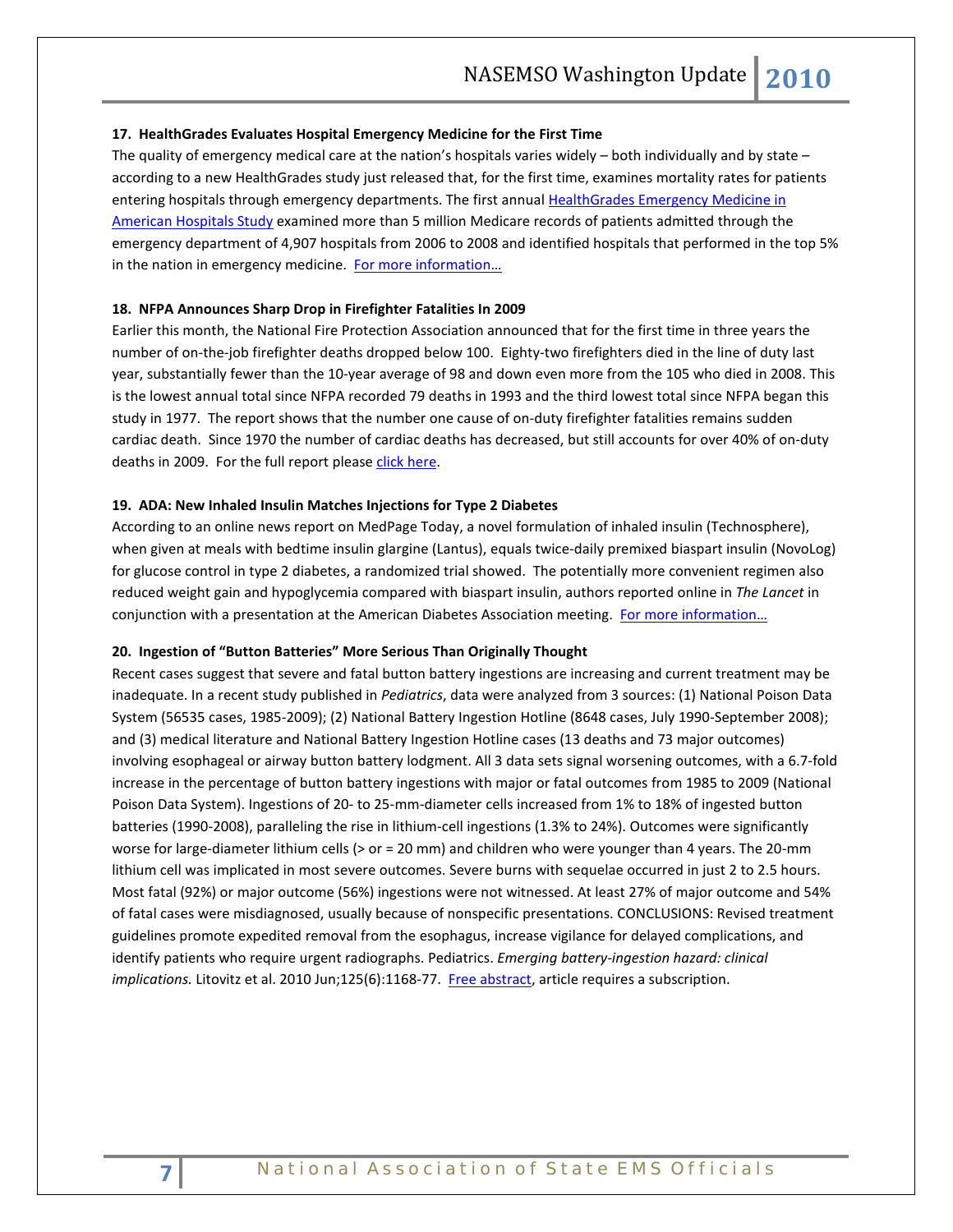## **UPCOMING EVENTS**

### **\*\*\*STATEWIDE EMS CONFERENCES\*\*\***

Symposium by the Sea 2010. Sponsored by EMLRC and FCEP. .July 29 - August 1, 2010 Boca Raton, FL The Boca Raton Resort & Club. Go to<http://www.emlrc.org/sbs2010.htm> for more information.

Pennsylvania State EMS Conference. September 17-18 (with preconference sessions on September 15-16), 2010 at the Lancaster County Convention Center in Lancaster, PA. More information can be found a[t www.pehsc.org.](http://www.pehsc.org/)

TN 9th Annual Update in Acute & Emergency Care Pediatrics Conference. October 1-2, 2010. Wilderness At the Smokies Resort, Sevierville, Tennessee For more info go to: [www.tnemsc.org](http://www.tnemsc.org/)

PULSE CHECK 2010, the 55th Annual Educational Conference & Trade Show of the NYS Volunteer Ambulance & Rescue Association, will be held Thursday evening September 30, 2010 to Sunday morning October 3, 2010 at the Holiday Inn Albany on Wolf Road. Information is posted on the Association's web site at [www.nysvara.org.](http://www.nysvara.org/)

New Jersey Statewide Conference on EMS, Atlantic City November 11th - 13th 2010. For more information visit: [www.njemsconference.com](http://www.njemsconference.com/)

New Jersey METI Games. November 11th - 12<sup>th</sup>, 2010. For more information visit [www.njemsconference.com.](http://www.njemsconference.com/)

# **\*\*\*National Conferences and Special Meetings\*\*\***

Road User Safety Webinar: How can we promote new road user safety efforts in the United States? *June 30, 1:30 - 3:00 PM ET*

[https://www.nhi.fhwa.dot.gov/resources/webconference/web\\_conf\\_learner\\_reg.aspx?webconfid=20434](https://www.nhi.fhwa.dot.gov/resources/webconference/web_conf_learner_reg.aspx?webconfid=20434)

"Accreditation is not a Four Letter Word." EMS Program Accreditation Workshops presented by NAEMSE/CoAEMSP. June 25-26, 2010 in Philadelphia, PA. For more information, go to [http://www.naemse.org/accreditation/.](http://www.naemse.org/accreditation/)

NAEMSE EMS Instructor Course. June 25 - 27, 2010, Sweetwater, TX. This course addresses foundations of the EMS classroom and is designed to help instructors become more effective and efficient educators. For more information, or to register for the May course, visit[: http://www.naemse.org/instructor-course/](http://www.naemse.org/instructor-course/)

EMSC Town Hall Conference Calls 3:30 pm to 5:00 pm (eastern) July 14, 2010. The local number is (202) 476-6338 or call toll-free dial (877) 355-6338 and enter EMSC (3672) for the meeting ID#.

EMS Education Implementation Webinar. July 21, 2010 @ 3 pm. **"Developing Standards Based Instruction"** More info including registration link a[t www.nasemso.org](http://www.nasemso.org/) as speakers and topics are confirmed.

Pinnacle 2010. July 26-30, 2010. Sheraton San Diego Hotel and Marina. San Diego, CA For more information, go to [www.pinnacle-ems.com.](http://www.pinnacle-ems.com/)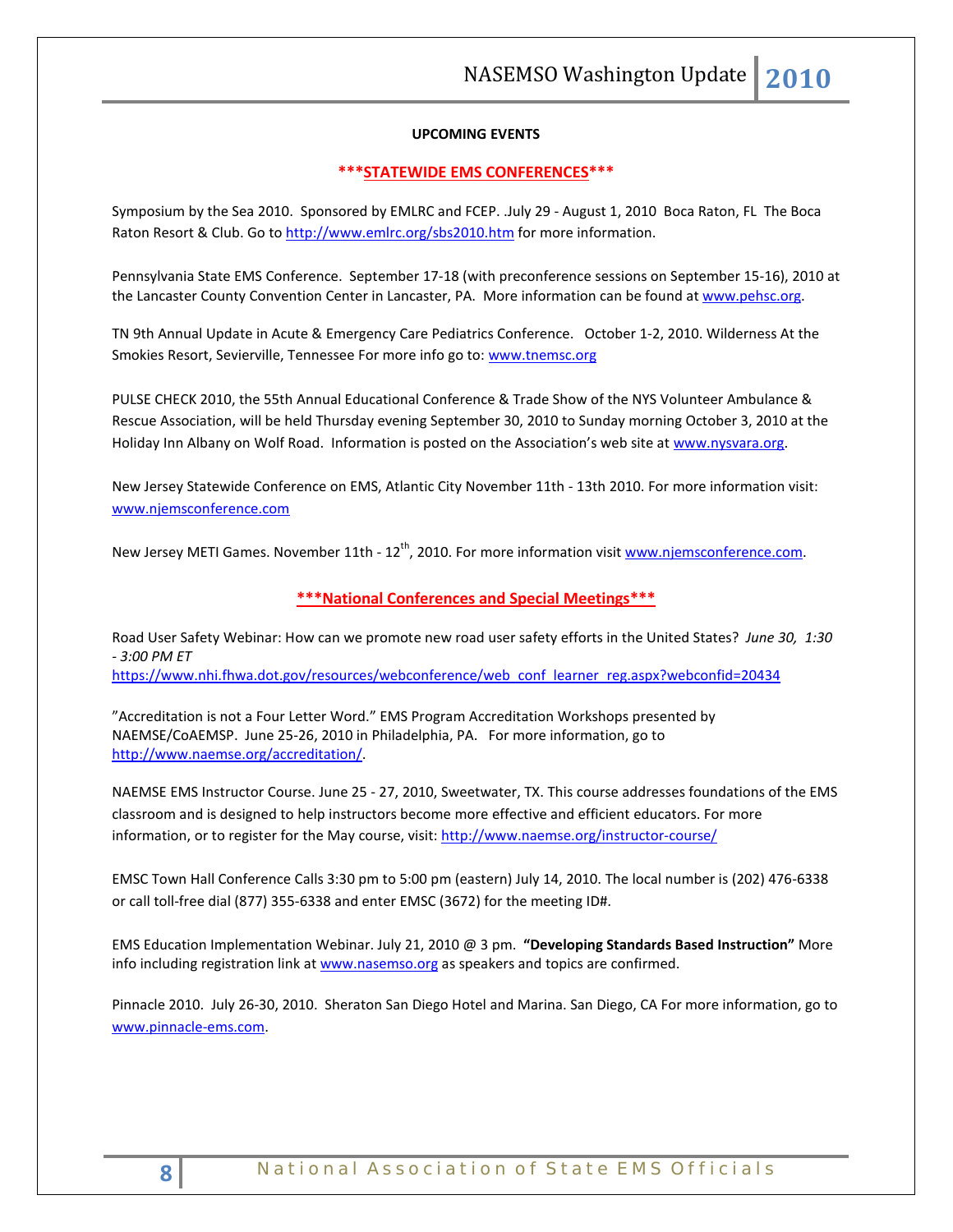6<sup>th</sup> International Roundtable on Community Paramedicine. August 9-13, 2010, Vail CO. For more information, go to [http://www.ircp.info/.](http://www.ircp.info/) CALL FOR ABSTRACTS STILL OPEN!! Deadline for submission is June 15, 2010 at 5 pm MDT. For more information, please click [here.](http://ircp.info/LinkClick.aspx?fileticket=mJB%2fkPjEeFc%3d&tabid=233&mid=730)

Rural and Frontier EMS and Trauma Summit at the Divide. August 11-13, 2010. Vail, Colorado. Join us for the fourth installment in the Summit Series. This Summit will have something for everyone, from federal and state policy makers to local EMS managers and hospital administrators to individual EMTs. This year's theme will be Beyond Old Boundaries – Exploring New Frontiers. With the co-location of the Summit at the Divide with the International Roundtable on Community Paramedicine (www.ircp.info), we will have the opportunity to stretch our imaginations about what could be for rural EMS and trauma systems. Building on last years' discussions of lessons learned from the theaters of conflict, regionalization and the use of telemedicine to overcome barriers of distance, we will explore additional options for improving access to emergency care in rural and frontier areas. A strong roster of speakers from the U.S. will be augmented by international experts both at the podium and in the audience. Attendees of the International Roundtable on Community Paramedicine will receive a \$50 discount on their Summit at the Divide registration. Registration for the Summit at the Divide includes complimentary attendance at the International Roundtable on Community Paramedicine morning sessions on Wednesday, August 11. Register a[t http://eu.montana.edu/summit](http://eu.montana.edu/summit)

5th Annual Disaster Planning for Hospitals Conference. August 12-12, 2010 in Washington DC. To view the complete agenda, please visit [http://www.worldrg.com/disaster.](http://econnect.dmsgs.com/t/8631688/83269114/258003/0/) Use promotional code "GPN752" and priority code "HW10075-82329" to receive an additional \$300 discount by calling 800-647-7600, e-mailing [info@worldrg.com](mailto:info@worldrg.com) or visitin[g http://www.worldrg.com/disaster](http://econnect.dmsgs.com/t/8631688/83269114/258003/0/)</u> . To view the complete agenda, please visit our website [http://www.worldrg.com/disaster](http://econnect.dmsgs.com/t/8631688/83269114/258003/0/) .

"Accreditation is not a Four Letter Word." EMS Program Accreditation Workshops presented by NAEMSE/CoAEMSP. August 20-21, 2010 in San Antonio, TX. For more information, go to [http://www.naemse.org/accreditation/.](http://www.naemse.org/accreditation/)

EMS Education Implementation Webinar. August 25, 2010 @ 3 pm. "**Identifying Methods to Measure Cognitive, Psychomotor, and Affective Competency**" More info including registration link at [www.nasemso.org](http://www.nasemso.org/) as speakers and topics are confirmed.

15<sup>th</sup> Annual NAEMSE Symposium. September 7-12, 2010. Renaissance Hotel & Convention Center in Schaumburg, IL. For more information, go to http://www.naemse.org/symposium.

EMS Education Implementation Webinar. September 15, 2010 @ 3 pm. "**Progression/Regression Strategies: Models of Success.**" More info including registration link at [www.nasemso.org](http://www.nasemso.org/) as speakers and topics are confirmed.

ENA Annual Meeting. San Antonio Convention Center, San Antonio, TX. General Assembly September 22-34, Scientfic Assembly September 23-25, 2010. Go to [www.ena.org](http://www.ena.org/) for more information.

NAEMT Annual Meeting at EMS EXPO 2010 - Sept. 27 – Oct. 1, 2010. Dallas Convention Center, Dallas, TX. For more information, go to [http://www.firehouseevents.com/.](http://www.firehouseevents.com/)

ACEP Scientific Assembly 2010. September 28 - October 1, 2010. Mandalay Bay, Las Vegas, NV. For more information, go to www.acep.org.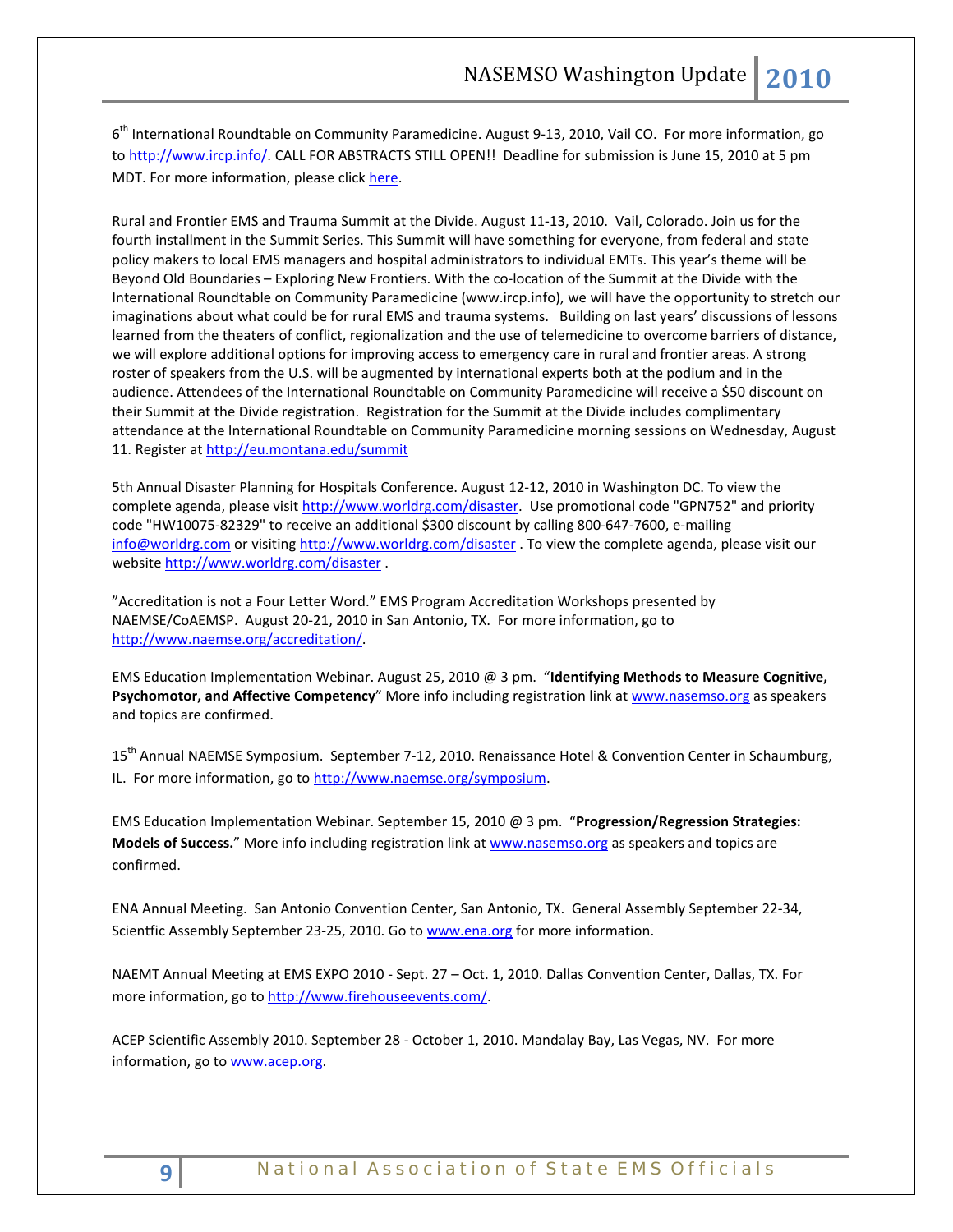Institute of Medicine Forum on Medical and Public Health Preparedness for Catastrophic Events. October 6-7, 2010. Washington, DC. See<http://www.iom.edu/en/Activities/PublicHealth/MedPrep.aspx> for more information.

NASEMSO Annual Meeting. October 10-15, 2010, Norfolk Marriott Waterside/Waterside Convention Center Norfolk, Virginia. More info available at [www.nasemso.org.](http://www.nasemso.org/) Sponsorship and exhibitor information [now available.](http://www.nasemso.org/Meetings/Annual/NASEMSO2010Sponsors-Exhibitors.asp)

2010 Air Medical Transport Conference October 11-13, 2010. Ft. Lauderdale, FL. For more information, go to [www.aams.org.](http://www.aams.org/) 

EMS Education Implementation Webinar. October 20, 2010 @ 3 pm. "**System Update: 2010 NASEMSO Survey**  Results." More info including registration link at [www.nasemso.org](http://www.nasemso.org/) as speakers and topics are confirmed.

EMS Education Implementation Webinar. November 22, 2010 @ 3 pm. "**The Role of National Certification in Implementing the EMS Education Agenda.**" More info including registration link at [www.nasemso.org](http://www.nasemso.org/) as speakers and topics are confirmed.

ECCU 2010. Emergency Cardiac Care Update, December 8-11, 2010. San Diego, CA. Sponsored by the Citizen CPR Foundation. For more information, go t[o http://eccu2010.com/.](http://eccu2010.com/)

**See more EMS Events on NASEMSO's web site at<http://www.nasemso.org/Resources/Calendar/index.asp>**

## **NASEMSO Staff Contacts**

Elizabeth B. Armstrong, CAE, MAM / Executive Director (703) 538-1799 ext. 7 - [armstrong@nasemso.org](mailto:armstrong@nasemso.org)

Sharon Kelly / Executive Assistant (703) 538-1799 ext. 2 - [kelly@nasemso.org](mailto:kelly@nasemso.org)

Kathy Robinson / Program Manager (703) 538-1799 ext. 4 – [robinson@nasemso.org](mailto:robinson@nasemso.org)

Kevin McGinnis/Program Manager (571) 749-7217 -- [mcginnis@nasemso.org](mailto:mcginnis@nasemso.org) Leslee Stein-Spencer/Program Manager Email: [Stein-Spencer@nasemso.org](mailto:Stein-Spencer@nasemso.org)

Mary Hedges/Program Manager [Hedges@nasemso.org](mailto:Hedges@nasemso.org)

Karen Thompson / Web Site Content Manager (828) 693-5045 - [thompson@nasemso.org](mailto:thompson@nasemso.org)

National Association of State EMS Officials 201 Park Washington Court Falls Church VA 22046 Phone: (703) 538-1799 Fax: (703) 241-5603 Website: [www.nasemso.org](http://www.nasemso.org/)